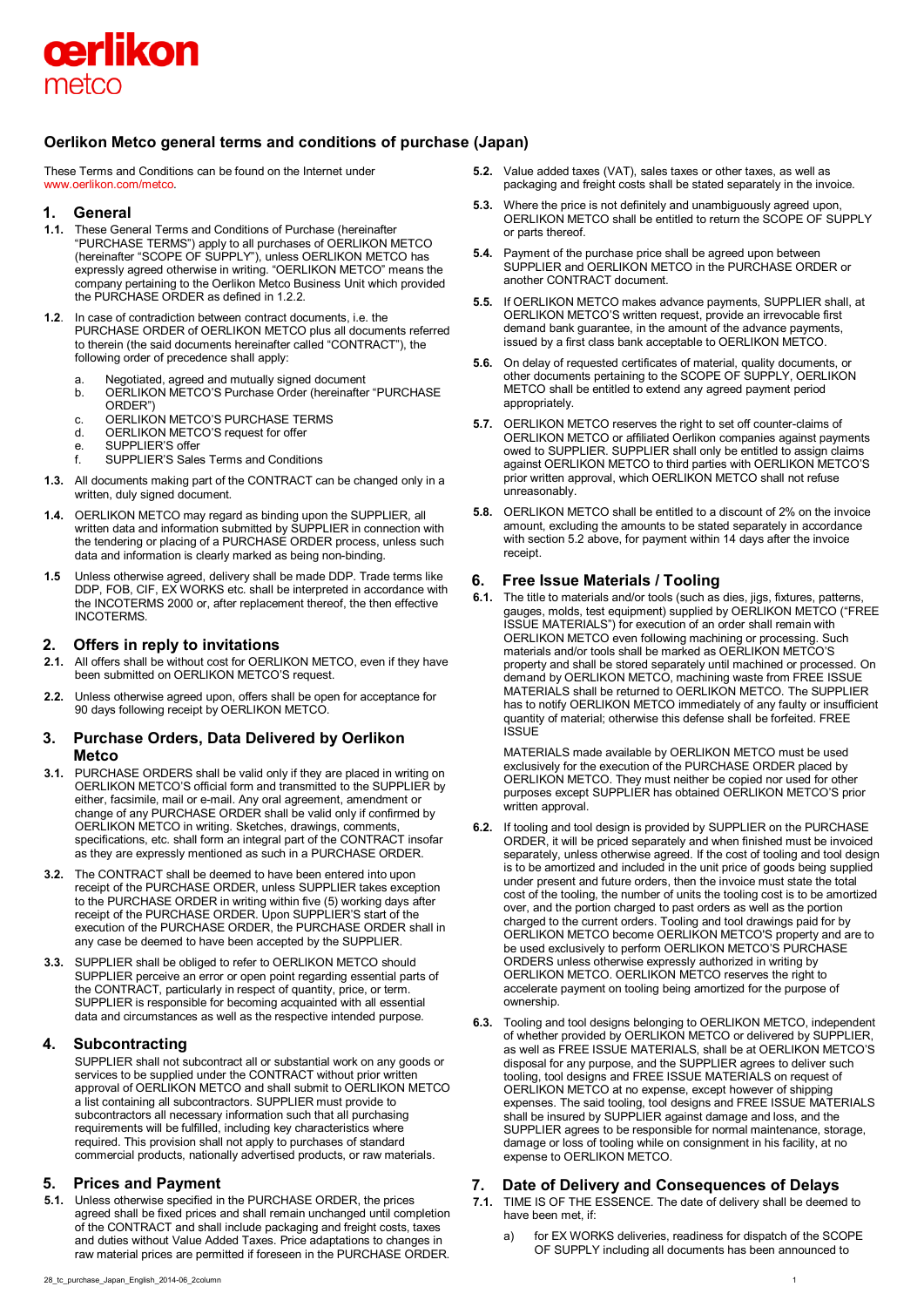

OERLIKON METCO (department responsible for the CONTRACT) before expiry of the delivery date;

- b) in all other cases, the SCOPE OF SUPPLY including all documents, has arrived at the place of destination and/or the performance of the services has been accepted before expiry of the delivery date.
- **7.2.** Foreseeable delays in delivery shall be notified immediately, stating the reasons and the expected duration of the delay, regardless of whether the whole or part of the SCOPE OF SUPPLY is concerned.
- **7.3.** In cases of delayed delivery, OERLIKON METCO shall be entitled to pursue all claims provided by law, irrespective of whether the SUPPLIER has notified the delay or a penalty has been agreed upon.
- **7.4.** Subject to section 7.3 above, if a fixed date has been agreed upon for the execution of the SCOPE OF SUPPLY, and if this date will not be observed due to reasons attributable to SUPPLIER or its subcontractors, OERLIKON METCO reserves the right to (i) either terminate the CONTRACT and to ask for the reimbursement of all up-front and down payments made, after having given SUPPLIER a last opportunity to fulfill its obligations, or (ii) ask the SUPPLIER to hand over the commenced work against payment of the value which this work has for OERLIKON **METCO**
- **7.5.** If the delivery date has not been met, and provided OERLIKON METCO does not exercise its rights described in section 7.4 above, SUPPLIER shall pay a penalty for the delay in addition to the damages caused by the delay. This penalty shall amount to one and a half percent (1.5 %) per full week of the purchase price for the entire SCOPE OF SUPPLY. The aggregate penalty for delay shall not exceed nine percent (9%) of the entire purchase price. Penalties paid shall be deducted from actual damages claimed by OERLIKON METCO.
- **7.6.** SUPPLIER shall not be entitled to use the non-arrival of essential documents, FREE ISSUE MATERIALS or other objects to be supplied by OERLIKON METCO as a defense, unless the same had been demanded in good time from OERLIKON METCO, or, if dates of delivery had been agreed, a reminder had been sent in due time to OERLIKON METCO.

## **8. Packaging, Shipment**

- **8.1.** Unless otherwise agreed upon, the SCOPE OF SUPPLY shall be shipped DDP to the place of destination. SUPPLIER shall be liable for suitable and appropriate packaging, protecting the goods against damage and corrosion during shipment, and, where applicable, any subsequent short term storage (i.e. up to a maximum of 60 days). Where special packaging is agreed, OERLIKON METCO'S instructions have to be observed. SUPPLIER shall be liable for damages due to improper packaging and/or failure to conform to OERLIKON METCO'S instructions.
- **8.2.** OERLIKON METCO reserves the right to return packaging material against credit of the amount charged to OERLIKON METCO. The cost of return shipment shall be for account of OERLIKON METCO.
- **8.3.** Where special care is required during unpacking, SUPPLIER shall notify OERLIKON METCO about the specifics thereof in due course. In particular, a suitable and conspicuous warning shall be attached to the packaging.

## **9. Compliance with applicable laws**

**9.1.** SUPPLIER warrants that it will comply with all applicable laws, statutes, rules, regulations or orders in the performance of the SCOPE OF SUPPLY, and shall provide all documents required for the export from the place of production and import to the place of end-use, such as but not limited to certificates of origin, export licenses, material safety data sheets, etc.

# **10. Delivery / Export Control**

- **10.1.** Partial deliveries and/or deliveries made prior to the agreed date of delivery shall not be permitted without OERLIKON METCO'S express prior written approval.
- **10.2.** SUPPLIER undertakes to inspect the goods before shipment to ensure that they comply in terms of quality and quantity with the PURCHASE ORDER. Only material which has passed the inspection shall be delivered.
- **10.3.** Each shipment has to include a detailed delivery note containing OERLIKON METCO'S references, confirmation of the herein above mentioned inspection, and in particular **OERLIKON METCO'S purchasing order number**. For shipments to different delivery addresses, OERLIKON METCO requires separate delivery notes.
- **10.4.** Unless otherwise agreed upon, the invoice, in duplicate, and the second document marked as "COPY", has to be sent to OERLIKON METCO by separate mail. Any costs caused by non-compliance shall be borne by the SUPPLIER.
- **10.5.** All correspondence (letters, delivery notes, invoices etc.) must show OERLIKON METCO'S purchasing order number, order date, article designations with indication of quantities, delivery notes also with indication of gross and net weight. The delivery note must indicate OERLIKON METCO'S delivery address according to the CONTRACT.
- **10.6.** The SUPPLIER hereby represents and warrants that it is, and will remain in compliance with the requirements of all applicable export laws and regulations, including but not limited to the Japan Foreign Exchange and Foreign Trade Act and other related laws and regulations applicable in Japan, U.S. Export Administration Regulations and International Traffic in Arms Regulations. Such requirements include, but are not limited to obtaining all required authorizations or licenses for the export or reexport of any controlled item, product, article, commodity, software or technology. Without limiting the generality of the foregoing, the SUPPLIER hereby represents and warrants that it has not been, and is not currently, debarred, suspended or otherwise prohibited or restricted from exporting, re-exporting, receiving, purchasing, processing or otherwise obtaining any item, product, article, commodity, software or technology regulated by any agency of Japan, the United States or any other state. The SUPPLIER agrees to indemnify and hold harmless OERLIKON METCO from any costs, penalties or other losses caused by, or related to, any violation or breach of the warranties contained in this provision.

# **11. Transfer of Ownership and Risk**

- **11.1.** Transfer of ownership shall take place at the time when the SCOPE OF SUPPLY or parts thereof have been finished. Between transfer of ownership and delivery, SUPPLIER will store the SCOPE OF SUPPLY without costs to OERLIKON METCO and mark them as owned by OERLIKON METCO. Furthermore, SUPPLIER undertakes to store and insure the SCOPE OF SUPPLY as if the ownership would not have been transferred.
- **11.2.** Risk shall pass to OERLIKON METCO at the time of arrival of the delivery at the agreed place of delivery.
- **11.3.** Should the requested shipment documents not be supplied in accordance with the CONTRACT and/or OERLIKON METCO'S instructions, the goods shall be stored at the SUPPLIER'S charge and risk until arrival of the same.

# **12. Termination for Convenience, Cancellation for Default**

#### **12.1. Termination for Convenience**

Work may be terminated under the CONTRACT by OERLIKON METCO at the sole discretion of OERLIKON METCO in whole or in part at any time by written notice. In this case, OERLIKON METCO shall reimburse the SUPPLIER'S actual and non-cancelable expenses, which it necessarily incurred for the appropriate execution of the CONTRACT until the termination, all as determined by generally accepted accounting principles. Such reimbursable expenses shall not include the business profit, fixed overhead, royalties, development cost for serial machines and other similar cost of the SUPPLIER. In consideration of the payment made, SUPPLIER shall deliver or assign to OERLIKON METCO any work in progress, and OERLIKON METCO shall be entitled to use said work in progress at its own discretion.

#### **12.2. Cancellation for Default**

In the event SUPPLIER shall be adjudged bankrupt, make a general assignment for the benefit of its creditors, or if a receiver shall be appointed on account of SUPPLIER'S insolvency, or in the event SUPPLIER is in default of any provisions or requirements under the CONTRACT, OERLIKON METCO may, by written notice to SUPPLIER, without prejudice to any other rights or remedies which OERLIKON METCO may have under the CONTRACT, cancel further performance by SUPPLIER under the PURCHASE ORDER. In the event of such cancellation, OERLIKON METCO may complete the performance of the PURCHASE ORDER by such means as OERLIKON METCO selects, and SUPPLIER shall be responsible for any additional costs incurred by OERLIKON METCO in so doing, SUPPLIER shall deliver or assign to OERLIKON METCO any work in progress as OERLIKON METCO may request and shall grant OERLIKON METCO the right to use or have used all SUPPLIER documentation required for the completion of the SCOPE OF SUPPLY. Any amounts due to SUPPLIER for goods and services completed by SUPPLIER in full compliance with the terms of the CONTRACT prior to such termination shall be subject to set off of OERLIKON METCO'S additional costs of completing the PURCHASE ORDER and other damages incurred by OERLIKON METCO as a result of SUPPLIER'S default.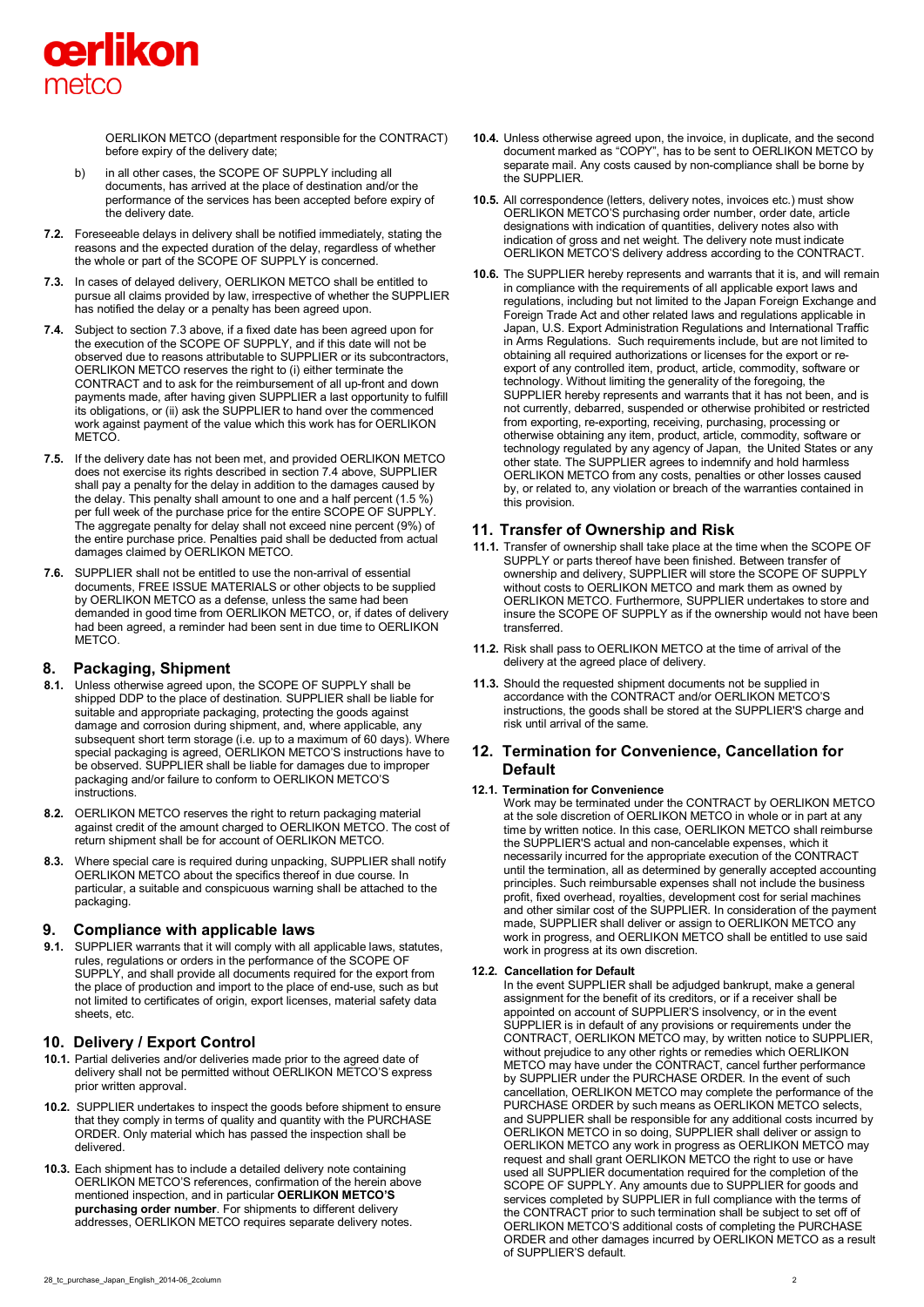

# **13. Inspection, Drawings, Test Certificates, Operating Instructions Spare Parts**

- **13.1.** OERLIKON METCO or its representatives shall be entitled, with reasonable notice, to carry out inspections and ongoing examinations of the production, respectively to reject faulty parts during manufacturing. Inspections or examinations shall not relieve SUPPLIER from its exclusive responsibility for the whole SCOPE OF SUPPLY. During the execution of the CONTRACT, SUPPLIER shall allow free access to the manufacturing plants as well as to those of its subcontractors during reasonable business hours.
- **13.2.** OERLIKON METCO'S approval of final construction drawings shall not relieve SUPPLIER of its responsibility for the SCOPE OF SUPPLY.
- **13.3.** Final construction drawings, test certificates, maintenance and operating instructions and spare parts' lists required for the proper maintenance of the SCOPE OF SUPPLY shall be handed over to OERLIKON METCO in the quantities and languages requested together with the delivery at the latest.
- **13.4.** SUPPLIER undertakes to deliver to OERLIKON METCO spare parts related to the SCOPE OF SUPPLY, at OERLIKON METCO'S request, within ten (10) years after acceptance as described in Article 14 hereof.

## **14. Acceptance, Warranty and Guarantees**

- **14.1.** Unless otherwise agreed upon in writing, acceptance shall take place after delivery at the place of destination or after placing into operation, whichever occurs later. Payment for work in whole or part will not constitute acceptance.
- **14.2.** SUPPLIER expressly warrants that the entire SCOPE OF SUPPLY covered by the CONTRACT will conform to the specifications, drawings, samples, performance guarantees, or any kind of description furnished by or specified by OERLIKON METCO, and will be merchantable of good material and workmanship and free from defect. SUPPLIER expressly warrants that the material covered by the CONTRACT will be fit and sufficient for the purpose specified. If certificates, test reports or similar documents form part of the agreed SCOPE OF SUPPLY, the data contained therein shall be deemed as warranted characteristics, even if such certificates etc. originate from subcontractors.
- **14.3.** Unless otherwise agreed upon in writing, SUPPLIER expressly warrants that in executing the CONTRACT, SUPPLIER and the subcontractors have applied the principles of quality assurance according to the relevant ISO or equivalent standards. Quality records have to be safely archived for the period required by the applicable law for the respective goods, however not less than ten (10) years after acceptance as defined in Article 14.1 hereof.
- **14.4.** Should SUPPLIER fail to meet the warranties or guarantees during the warranty and guarantee period, SUPPLIER shall at OERLIKON METCO'S option forthwith remedy the defects on the spot, or have them remedied at SUPPLIER'S costs. Should SUPPLIER fail to remedy defects forthwith or in case of emergency, OERLIKON METCO shall be entitled to remedy the defects itself or cause them to be remedied by a third party, in each case at the SUPPLIER'S charge and risk.
- **14.5.** OERLIKON METCO shall not be obliged to inspect the SCOPE OF SUPPLY or parts thereof immediately. Defects will be notified after detection. SUPPLIER hereby waives the defense of tardy notification.
- **14.6.** Unless otherwise agreed in the CONTRACT, and if the SCOPE OF SUPPLY encompasses erection and/or commissioning services, the warranty and guarantee period shall be 24 months from date of acceptance of the SCOPE OF SUPPLY. In all other cases, the warranty and guarantee period shall extend twelve (12) months from acceptance by OERLIKON METCO or putting into commercial operation of the part(s) or materials provided under the PURCHASE ORDER, whichever occurs later. For repaired or replaced goods, the warranty and guarantee period shall start anew from the date at which they are put into operation.

Goods produced by other materials than those specified, or by defective materials, shall be replaced by SUPPLIER free of charge within five (5) years from delivery.

- **14.7.** Where substitute delivery is made, the items originally delivered to OERLIKON METCO shall be left with OERLIKON METCO for use free of charge until impeccable substitute delivery is ready for operation to OERLIKON METCO. The same shall apply in case of whole or partial termination of the CONTRACT due to faulty supply.
- **14.8.** In the event of disputes on quality parameters, an expert opinion will be obtained. The parties undertake to accept the findings of the agreed expert. The costs of the expert opinion will be borne by the party at fault.
- **14.9.** SUPPLIER will defend and indemnify OERLIKON METCO and its directors, officers, and employees, and the successors and assignees, and OERLIKON METCO'S customers (OERLIKON METCO and each of

28\_tc\_purchase\_Japan\_English\_2014-06\_2column 3

the aforementioned persons and/or companies referred to as "OERLIKON METCO Indemnitee"), and hold each OERLIKON METCO Indemnitee harmless from and against any and all liabilities, damages, settlements, penalties, fines, costs or expenses (including, without limitation, reasonable attorneys' fees and other expenses of litigation) arising out of any claim, complaint, suit, proceeding or cause of action brought against a OERLIKON METCO Indemnitee by a third party alleging damage, personal injury, death or otherwise, arising from or occurring as a result of (I) Product defects, (ii) any breach by SUPPLIER of its representations and warranties and obligations under this Agreement, (iii) the negligent, fraudulent or wilful acts, omission or misrepresentations of SUPPLIER, or (iv) SUPPLIER'S violation of any applicable law in the performance of its obligations under the CONTRACT.

## **15. Work carried out in Oerlikon Metco's works or at site**

If work is carried out in OERLIKON METCO'S or its customer's works, or on construction or erection sites, these PURCHASE TERMS shall be supplemented by OERLIKON METCO'S or its customer's safety instructions and rules for external companies. SUPPLIER shall request them and acknowledge receipt in writing. Furthermore, SUPPLIER shall instruct its employees, consultants, etc. to comply with such instructions and rules.

### **16. Intellectual Property and Secrecy**

- **16.1.** OERLIKON METCO retains all intellectual property rights on all documents, such as drawings, sketches, calculations, models, etc., which OERLIKON METCO hands over to SUPPLIER before or after the conclusion of the CONTRACT. SUPPLIER will use these documents for the exclusive purpose of executing the CONTRACT. Without OERLIKON METCO'S prior written approval, SUPPLIER shall **NOT** be entitled to manufacture products based on these documents for third parties, or to copy such documents, or to make them known in whatever way to third parties, which are not directly involved in the execution of the CONTRACT or parts thereof. On demand, all documents, together with all copies or reproductions thereof, shall immediately be handed over to OERLIKON METCO. After completion of the delivery, or should the SCOPE OF SUPPLY not be delivered, SUPPLIER shall immediately return all documents to OERLIKON METCO without OERLIKON METCO'S request. SUPPLIER however shall be entitled to retain one copy for legally or contractually required archiving purposes.
- **16.2.** SUPPLIER warrants that the SCOPE OF SUPPLY and any component part thereof shall not infringe any intellectual property rights of third parties. In the event of any infringement relating to the SCOPE OF SUPPLY, OERLIKON METCO may, in its sole discretion, ask SUPPLIER to procure the right to use the equipment without impairing its suitability, or modify or replace it to make the use by OERLIKON METCO or its customer non-infringing.
- **16.3** SUPPLIER undertakes to provide OERLIKON METCO all documents and information produced in connection with the SCOPE OF SUPPLY. OERLIKON METCO shall have an unrestricted right to use said documents for the purposes of operation, maintenance, repair, training and enlargement of the SCOPE OF SUPPLY.
- **16.4.** OERLIKON METCO and/or its customer shall not be mentioned in any publications for advertising purposes without OERLIKON METCO'S prior written approval.

## **17. Force Majeure**

- **17.1.** SUPPLIER shall not be liable for any non-performance, loss, damage, or delay due to war, riots, fire, flood, strikes or labor difficulty, governmental actions, acts of God, acts of OERLIKON METCO or its customer, delays in transportation, or other causes beyond the reasonable control of SUPPLIER. In the event of delay in performance due to any such cause, the date of delivery or time for completion will be extended to reflect the length of time lost by reason of such delay. If the grounds for Force Majeure continue for more than two (2) months, either OERLIKON METCO or SUPPLIER may terminate the CONTRACT upon seven (7) days written notice to the other party.
- **17.2.** SUPPLIER shall be entitled to be compensated in case of termination, for the work done prior to termination and the expenses for noncancelable procurements. OERLIKON METCO shall be entitled to receive all work results for which it has paid.

# **18. MISCELLANEOUS**

**18.1. Applicable Laws, Dispute Resolution and Jurisdiction**  The CONTRACT is construed and shall be interpreted in accordance with the laws of Japan under exclusion of the conflict of law rules. Nothing contained in these PURCHASE TERMS shall limit the rights of OERLIKON METCO available under the applicable law.